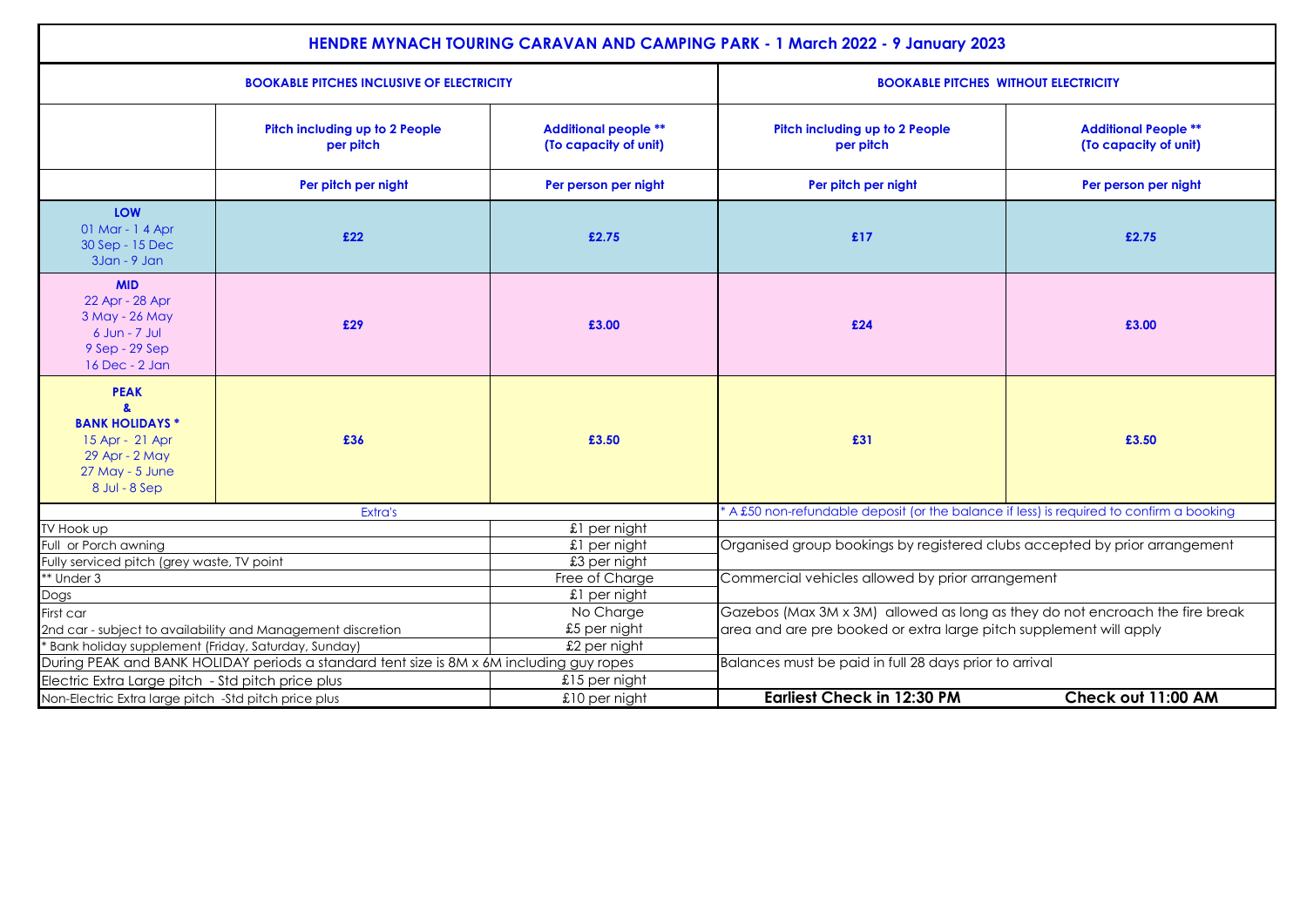| HENDRE MYNACH TOURING CARAVAN AND CAMPING PARK - 1st March 2022 - 9th January 2023<br><b>Standard pods - No bathroom or Kitchenette</b>              |                                                                   |                                                   |                                                                 |                                                                                        |  |  |  |
|------------------------------------------------------------------------------------------------------------------------------------------------------|-------------------------------------------------------------------|---------------------------------------------------|-----------------------------------------------------------------|----------------------------------------------------------------------------------------|--|--|--|
| Standard Pods can accommodate upto 4 people                                                                                                          | <b>Standard Pod</b><br>Upto 2 people<br><b>Monday to Thursday</b> | <b>Standard Pod</b><br>Per Extra Person per night | <b>Standard Pod</b><br>Upto 2 people<br><b>Friday to Sunday</b> | <b>Standard pod</b><br>Per extra person per night<br><b>Friday to Sunday Inclusive</b> |  |  |  |
| <b>LOW</b><br>01 Mar - 1 4 Apr<br>30 Sep - 15 Dec<br>3 Jan - 9 Jan                                                                                   | £44.50                                                            | £2.75                                             | £54.50                                                          | £2.75                                                                                  |  |  |  |
| <b>MID</b><br>22 Apr - 28 Apr<br>3 May - 26 May<br>$6$ Jun - $7$ Jul<br>9 Sep - 29 Sep<br>16 Dec - 22 Dec                                            | £49.00                                                            | £3.00                                             | £59.00                                                          | £3.00                                                                                  |  |  |  |
| <b>PEAK</b><br>$\mathbf{a}$<br><b>BANK HOLIDAYS *</b><br>15 Apr - 21 Apr<br>29 Apr - 2 May<br>$27$ May - $5$ June<br>8 Jul - 8 Sep<br>23 Dec - 2 Jan | £58<br>Minimum 2 nights                                           | £3.50                                             | £68<br>Minimum 2 nights                                         | £3.50                                                                                  |  |  |  |

\* A £50 non-refundable deposit is required on booking and the balance is payable 28 days prior to arrival

\* Bed linen is **NOT** included, please bring your own sleeping bag or bedding.

\* Please DO NOT allow your dogs on the beds

\* We DO NOT provide any cooking equipment, please bring this with you

\* **Please note that cooking is prohibited inside the pods.** There is an allocated space outside for BBQ's or small gas stoves

**Strictly NO FIRES or FIRE PITS allowed** 

\* Maximum 4 persons

**Check in from 2pm and check out if at 10:30am.**

## **EXTRAS**

\*First vehicle inclusive, extra vehicle £5 per night Maximum 2 vehicles per pod.

\* Dogs £1 per night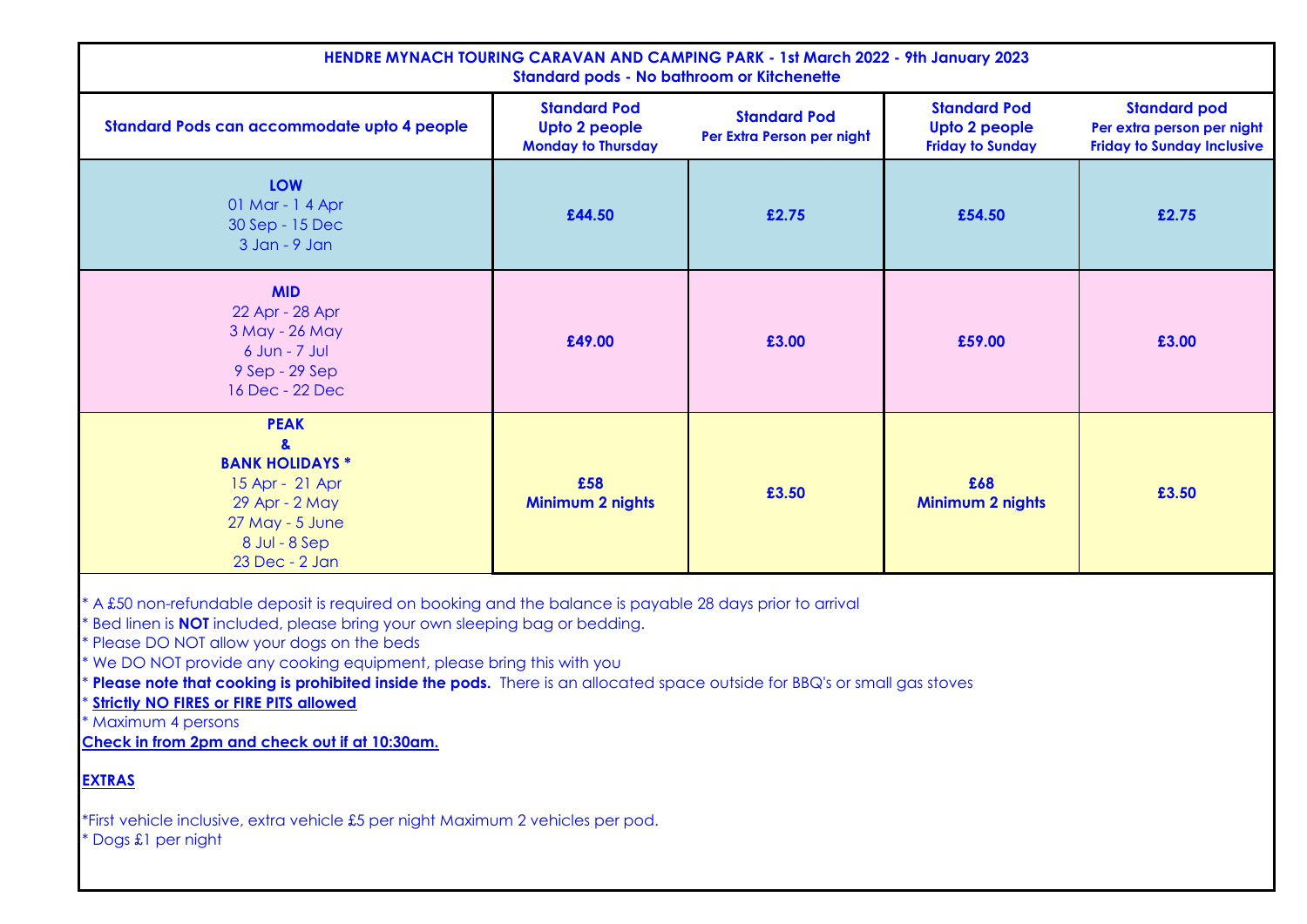| HENDRE MYNACH TOURING CARAVAN AND CAMPING PARK 1st March 2022 - 9th January 2023<br><b>STATIC CARAVAN HIRE TARIFF</b> |               |                                    |                                                                                                                                                                                                                                                                                      |  |  |  |
|-----------------------------------------------------------------------------------------------------------------------|---------------|------------------------------------|--------------------------------------------------------------------------------------------------------------------------------------------------------------------------------------------------------------------------------------------------------------------------------------|--|--|--|
|                                                                                                                       | No. of nights | 3 Bed                              | <b>Extras:</b><br>* Bedding packs - £20 double bed pack, £10 single                                                                                                                                                                                                                  |  |  |  |
| <b>LOW</b>                                                                                                            | $2 - 6$       | £60 per night                      | bed pack.<br>Both include bottom sheet, duvet with duvet cover<br>and pillows with pillow cases.                                                                                                                                                                                     |  |  |  |
| 01 Mar - 1 4 Apr<br>30 Sep - 15 Dec<br>$3$ Jan - $9$ Jan                                                              | $7 +$         | 2.5% discount**                    | * Dogs (maximum of 2) - £25 per week or £5 per night.<br>Please note a vacuum cleaner is available for you<br>$\overline{f}$<br>remove dog hair from the caravan prior to<br>departure.<br>Please bring your own dog beds and blankets.<br>No dogs allowed on the furniture or beds. |  |  |  |
| <b>MID</b><br>22 Apr - 28 Apr                                                                                         | $2 - 6$       | £105 per night                     | * Baby cot or cot side - £10 per week or £3 per night<br>* Baby high chair - £10 per week or £3 per night                                                                                                                                                                            |  |  |  |
| 3 May - 26 May<br>6 Jun - 7 Jul<br>9 Sep - 29 Sep<br>16 Dec - 22 Dec                                                  | $7 +$         | 2.5% discount **                   | * Single night supplement £30 subject to availability<br>*A £100 good housekeeping deposit is required at<br>time of booking. Refunded after a satisfactory<br>inspection of the caravan on departure and it is<br>found in the same condition as when you checked                   |  |  |  |
| <b>PEAK</b><br>&<br><b>BANK HOLIDAYS *</b>                                                                            | $2 - 6$       | £130 per night<br>Minimum 3 nights | in. Cleaning equipment and products are provided<br>for you to use.<br>Check in from 4pm and check out is at 10:30am                                                                                                                                                                 |  |  |  |
| 15 Apr - 21 Apr<br>29 Apr - 2 May<br><b>27 May - 5 June</b><br>8 Jul - 8 Sep<br>23 Dec - 2 Jan                        | $7 +$         | 2.5% discount**                    | ** Discount will be applied to ALL nights booked.<br>Discount is not applied to any extra's.<br><b>Please Note</b><br>*50% deposit to confirm a booking & the balance<br>payable 28 days prior to arrival                                                                            |  |  |  |